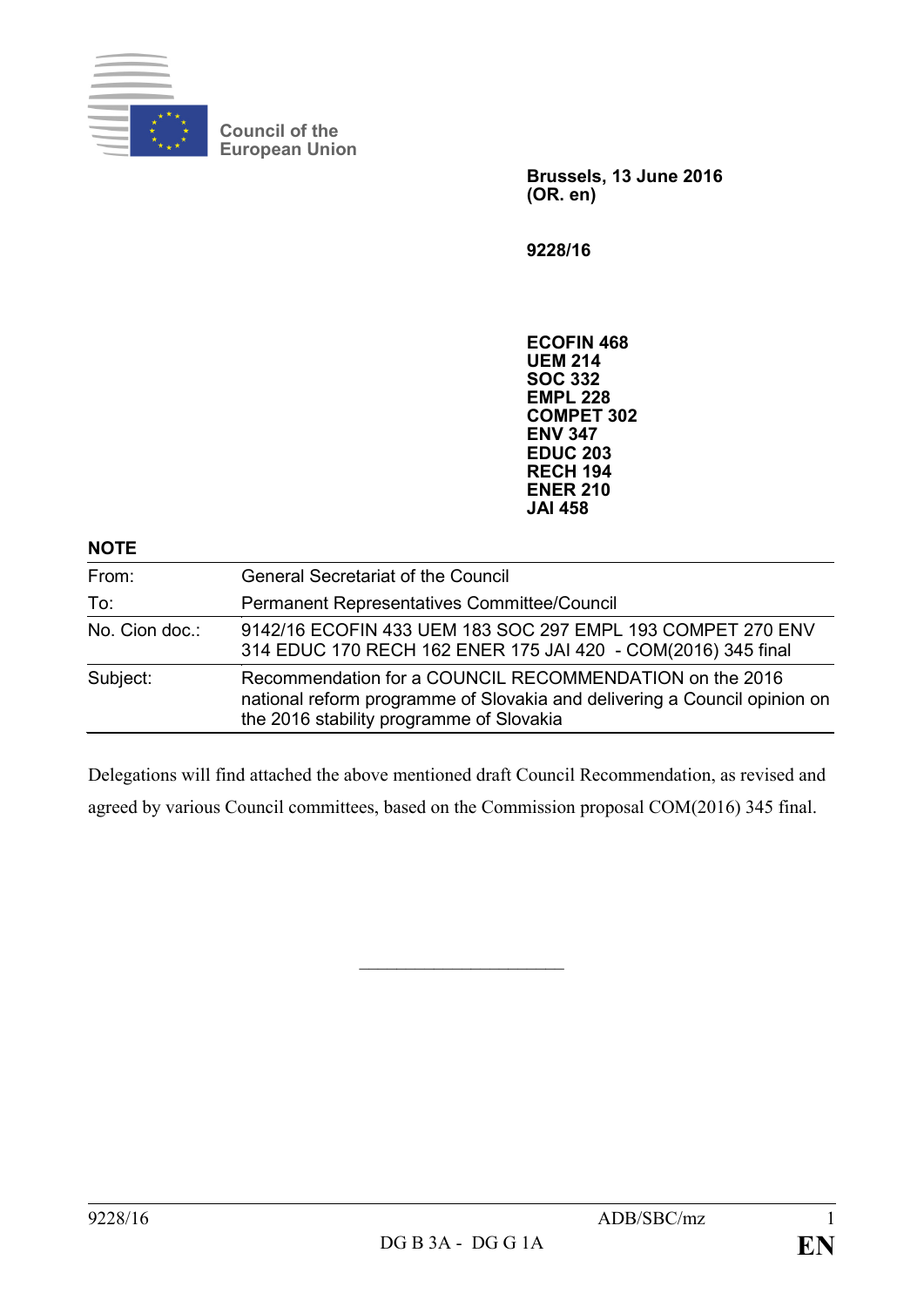## **COUNCIL RECOMMENDATION**

**of …**

## **on the 2016 National Reform Programme of Slovakia and delivering a Council opinion on the 2016 Stability Programme of Slovakia**

THE COUNCIL OF THE EUROPEAN UNION,

Having regard to the Treaty on the Functioning of the European Union, and in particular Articles 121(2) and 148(4) thereof,

Having regard to Council Regulation (EC) No 1466/97 of 7 July 1997 on the strengthening of the surveillance of budgetary positions and the surveillance and coordination of economic policies<sup>[1](#page-1-0)</sup>, and in particular Article 5(2) thereof,

Having regard to the recommendation of the European Commission,

Having regard to the resolutions of the European Parliament,

Having regard to the conclusions of the European Council,

Having regard to the opinion of the Employment Committee,

Having regard to the opinion of the Economic and Financial Committee,

Having regard to the opinion of the Social Protection Committee,

Having regard to the opinion of the Economic Policy Committee,

<span id="page-1-0"></span>**<sup>1</sup>** OJ L 209, 2.8.1997, p. 1.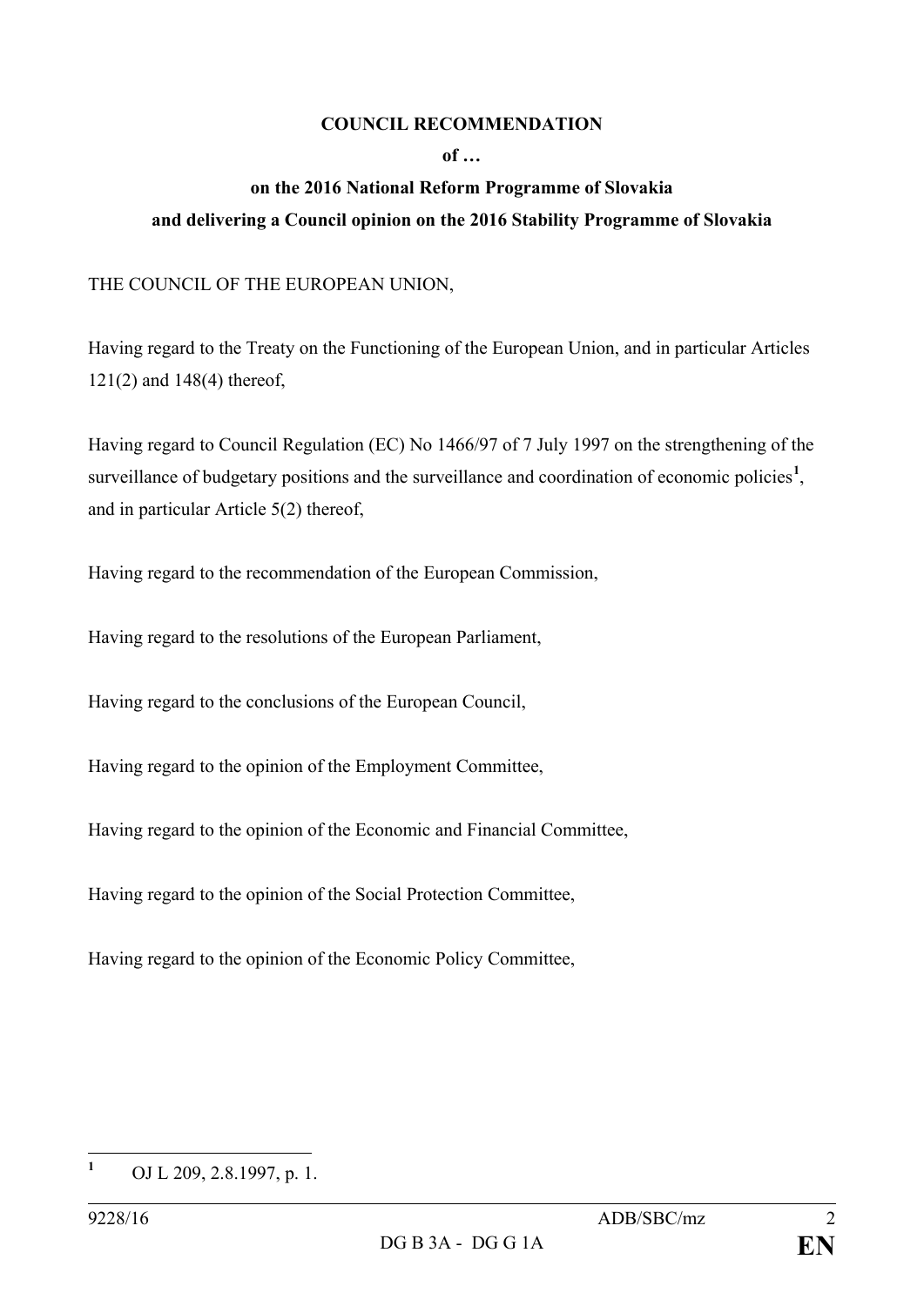Whereas:

- (1) On 26 November 2015, the Commission adopted the Annual Growth Survey, marking the start of the 2016 European Semester for economic policy coordination. The priorities of the Annual Growth Survey were endorsed by the European Council on 17-18 March 2016. On 26 November 2015, on the basis of Regulation (EU) No 1176/2011 of the European Parliament and of the Council**[2](#page-2-0)** , the Commission adopted the Alert Mechanism Report, in which it did not identify Slovakia as one of the Member States for which an in-depth review would be carried out. On the same day, the Commission also adopted a recommendation for a Council Recommendation on the economic policy of the euro area. This Recommendation was endorsed by the European Council on 18-19 February 2016 and adopted by the Council on 8 March 2016<sup>[3](#page-2-1)</sup>. As a country whose currency is the euro and in view of the close interlinkages between the economies in the economic and monetary union, Slovakia should ensure the full and timely implementation of the Recommendation.
- (2) The 2016 country report for Slovakia was published on 26 February 2016. It assessed Slovakia's progress in addressing the country-specific recommendations adopted by the Council on 14 July 2015 and Slovakia's progress towards its national Europe 2020 targets.
- (3) On 29 April 2016, Slovakia submitted its 2016 National Reform Programme and its 2016 Stability Programme. In order to take account of their interlinkages, the two programmes have been assessed at the same time.

<span id="page-2-0"></span>**<sup>2</sup>** Regulation (EU) No 1176/2011 of the European Parliament and of the Council of 16 November 2011 on the prevention and correction of macroeconomic imbalances (OJ L 306, 23.11.2011, p. 25).

<span id="page-2-1"></span>**<sup>3</sup>** OJ C 96, 11.3.2016, p. 1.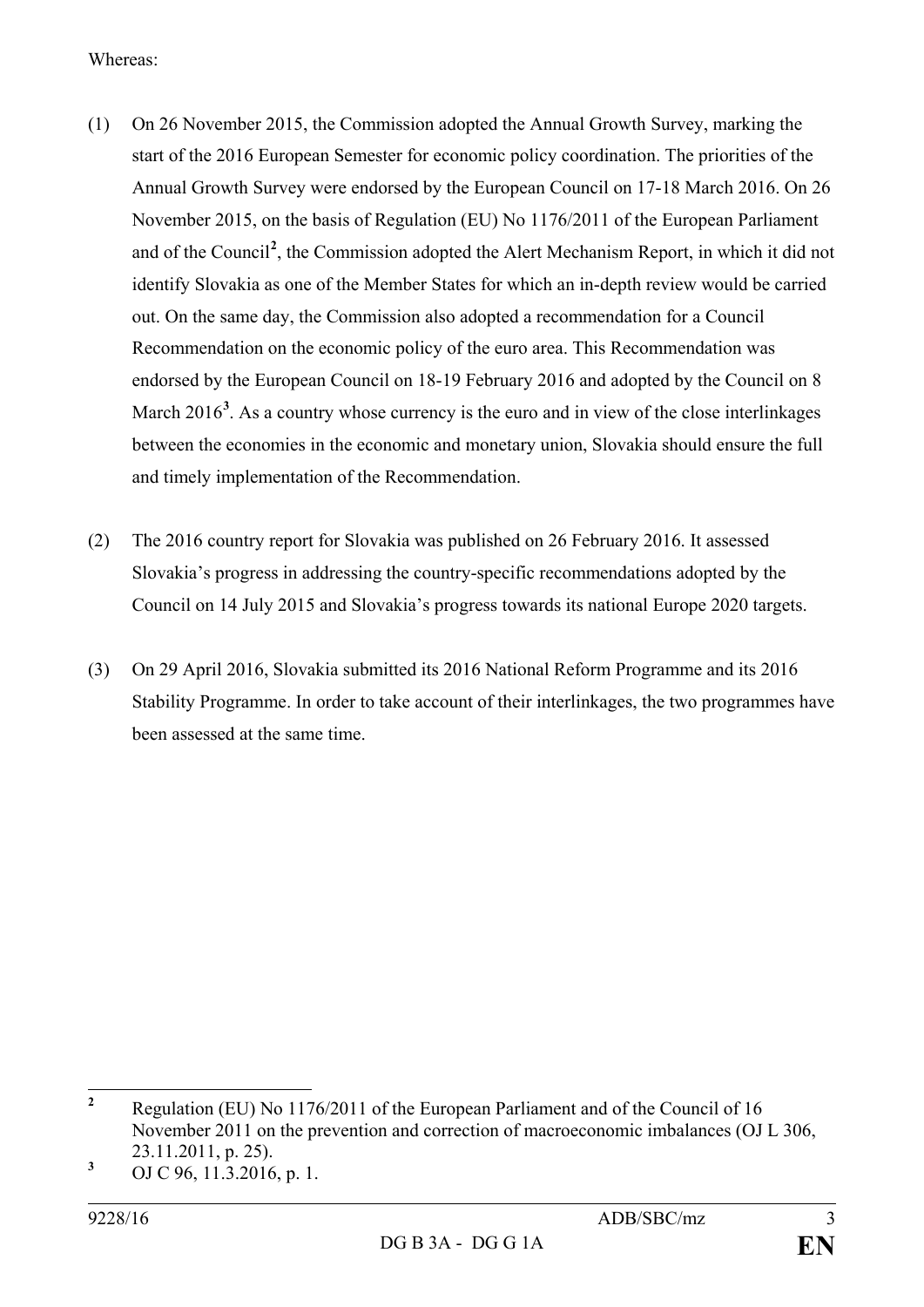- (4) Relevant country-specific recommendations have been addressed in the programming of the European Structural and Investment Funds for the 2014-2020 period. As foreseen in Article 23 of Regulation (EU) No 1303/2013 of the European Parliament and of the Council**[4](#page-3-0)** , where it is necessary to support the implementation of relevant Council recommendations, the Commission may request a Member State to review and propose amendments to its Partnership Agreement and relevant programmes. The Commission has provided further details on how it would make use of this provision in guidelines on the application of the measures linking effectiveness of the European Structural and Investment Funds to sound economic governance.
- (5) Slovakia is currently in the preventive arm of the Stability and Growth Pact. In its 2016 Stability Programme, the Government plans to improve the headline balance to -1,9 % of GDP in 2016 and further gradually to -1,3 % of GDP in 2017. According to the Stability Programme, the medium-term budgetary objective — a structural deficit of 0,5 % of GDP would be reached in 2019. According to the Stability Programme, the government debt-to-GDP ratio is expected to reach 52,9 % in 2016 and to continue decreasing to 47,3 % in 2019. The macroeconomic scenario underpinning these budgetary projections is plausible. However, the measures needed to support the planned deficit targets from 2017 onwards have not been sufficiently specified. Based on the Commission 2016 spring forecast, Slovakia is at risk of some deviation from the medium-term budgetary objective in 2016, while it is expected to comply with the recommended adjustment in 2017 under unchanged policies. Based on its assessment of the Stability Programme and taking into account the Commission 2016 spring forecast, the Council is of the opinion that Slovakia is expected to broadly comply with the provisions of the Stability and Growth Pact. Nevertheless, further measures will be needed to ensure compliance in 2016. To this end, the long-delayed adoption of binding expenditure ceilings and the implementation of the 'value for money' programme to increase efficiency of public expenditure, with planned expenditure reviews in selected areas, would be of critical importance.

<span id="page-3-0"></span>**<sup>4</sup>** Regulation (EU) No 1303/2013 of the European Parliament and of the Council of 17 December 2013 laying down common provisions on the European Regional Development Fund, the European Social Fund, the Cohesion Fund, the European Agricultural Fund for Rural Development and the European Maritime and Fisheries Fund and laying down general provisions on the European Regional Development Fund, the European Social Fund, the Cohesion Fund and the European Maritime and Fisheries Fund and repealing Council Regulation (EC) No 1083/2006 (OJ L 347, 20.12.2013, p. 320).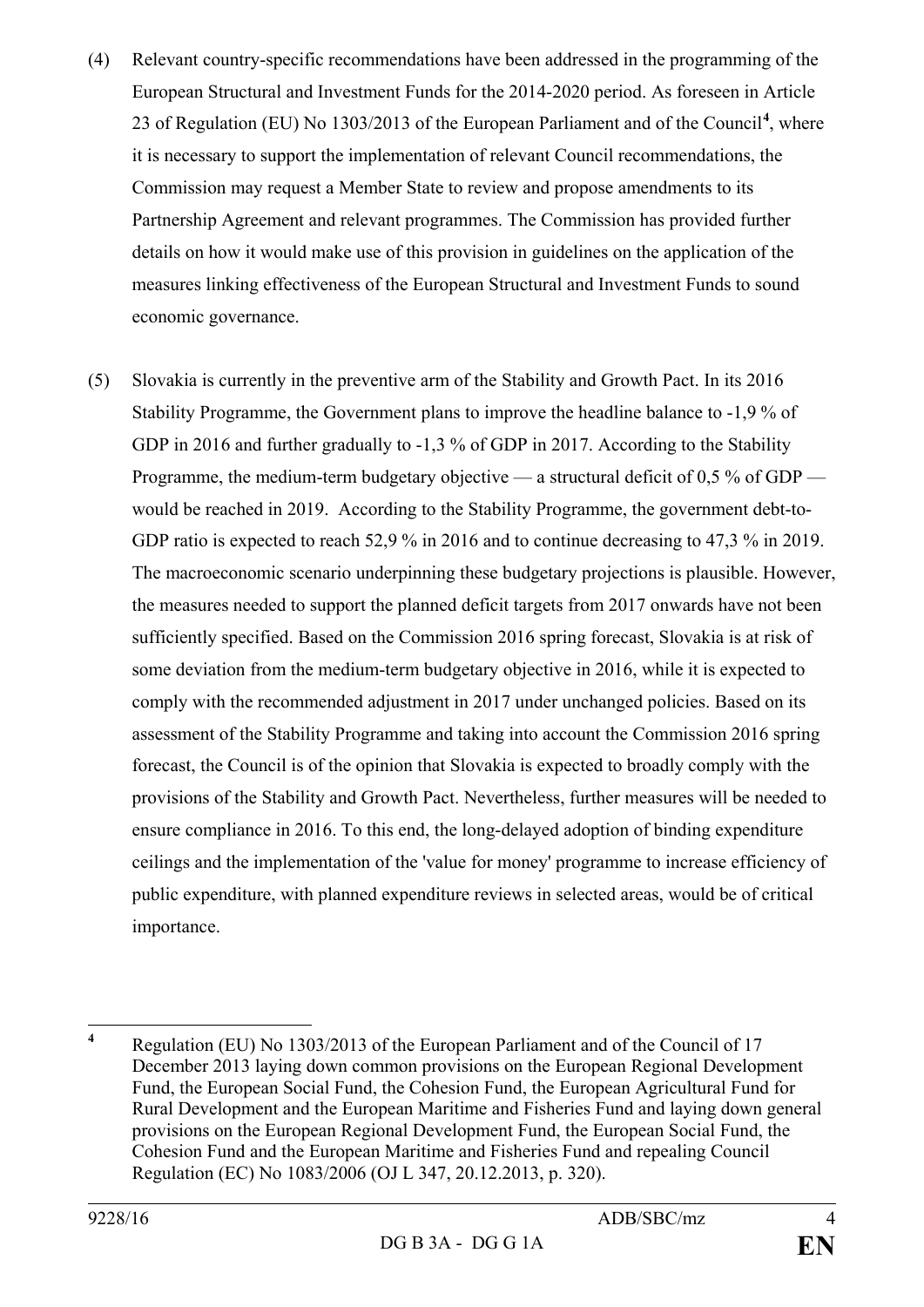(6) The long-term sustainability of public finance in Slovakia remains a challenge. This is mainly due to the projected growth of ageing-related costs on healthcare and pensions. The increase in Slovakia's pension spending up to 2060 is expected to be one of the highest in the Union, driven by population ageing. The statutory retirement age in Slovakia is comparatively low, partly due to life expectancy factors. Healthcare expenditure is the main driver of ageingrelated costs. Public healthcare expenditure is projected to grow substantially in the long term, albeit from a comparatively low level. Despite some improvement, health indicators remain very low in Slovakia. To raise the cost-effectiveness of the healthcare sector, the Government has been taking measures in both inpatient and outpatient care. Efforts to introduce an integrated model of care continue. The success of this reform is likely to depend on ownership by the key stakeholders, the integration of healthcare centres and hospitals, and appropriate staffing. Despite measures adopted to limit a further build-up of debt in public hospitals, several are still in a poor financial situation. Challenges remain in fully reversing the negative expenditure trends, such as restructuring hospital capacity, introducing a prospective reimbursement system and increasing competition in public procurement in the area of healthcare. Regarding outpatient care, the weak gatekeeping role of general practitioners is partly due to a suboptimal division of competences between general practitioners and specialists and favours recourse to more costly specialised care. With regard to taxation, government measures to fight tax fraud have contributed to better tax collection, in particular in the area of value added tax (VAT). However, the VAT gap remains high, indicating an ongoing compliance challenge. A strong emphasis on VAT collection in recent years has lessened attention to other important areas of taxation such as income taxation. In addition, a focus on auditing has left other roles of tax administration such as tax debt collection underdeveloped. This suggests that there is scope to improve resource allocation within the taxation system. A strategy to define compliance goals has not yet been developed.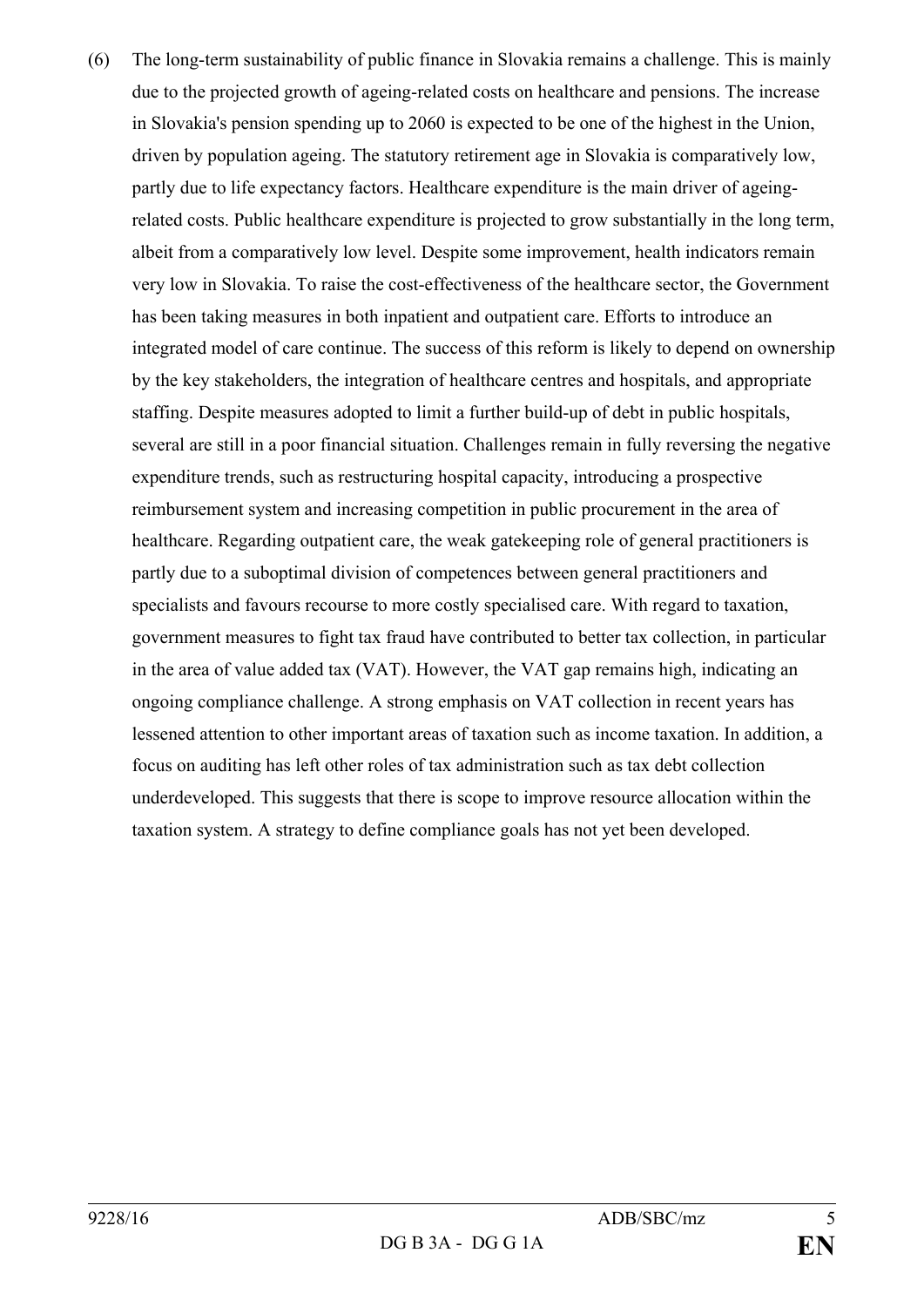- (7) Despite improvements in the labour market resulting from the good economic recovery and recent policy measures, long-term unemployment remains a problem. The rate of long-term unemployment continues to be one of the highest in the Union (7,6 % vs. 4,3 % in the Union as a whole in the third quarter of 2015). It particularly affects marginalised Roma, the lowskilled and young people. Measures to address unemployment have been taken in the area of vocational education and training, subsidised jobs and job counselling. However, the successful implementation of most of these reforms will depend on the capacity of the public employment service. Despite reorganisation of the Central Labour Office and improved access to training, there are still difficulties in introducing individualised support to the longterm unemployed and to vulnerable groups. Roma participation in the Slovak labour market remains very low and progress in increasing their employment rate is slow. Low levels of education and skills and discrimination are factors influencing their poor labour market participation. The low employment rate of women of childbearing age reflects the long parental leave (up to three years), lack of childcare facilities, especially for children under the age of three, high childcare costs and the limited use of flexible working-time arrangements. In addition, regional disparities persist – the unemployment rate in Eastern Slovakia is still twice that in Bratislava. Regarding governance of labour market services, measures taken in recent months do not provide for a tailored approach in addressing the structural challenges of the Slovak labour market.
- (8) The education system is insufficiently geared to increasing Slovakia's economic potential. Educational outcomes are low by international standards and have deteriorated further. This is largely linked to the inadequacy of teachers' education and the low attractiveness of the teaching profession. Despite the 4 % salary increase for teachers in 2016, low pay and insufficient practical training are among the factors making the profession unattractive to young people. Recently adopted anti-segregation legislation has yet to be implemented to bring about positive change and increase Roma participation in mainstream education, including pre-school education.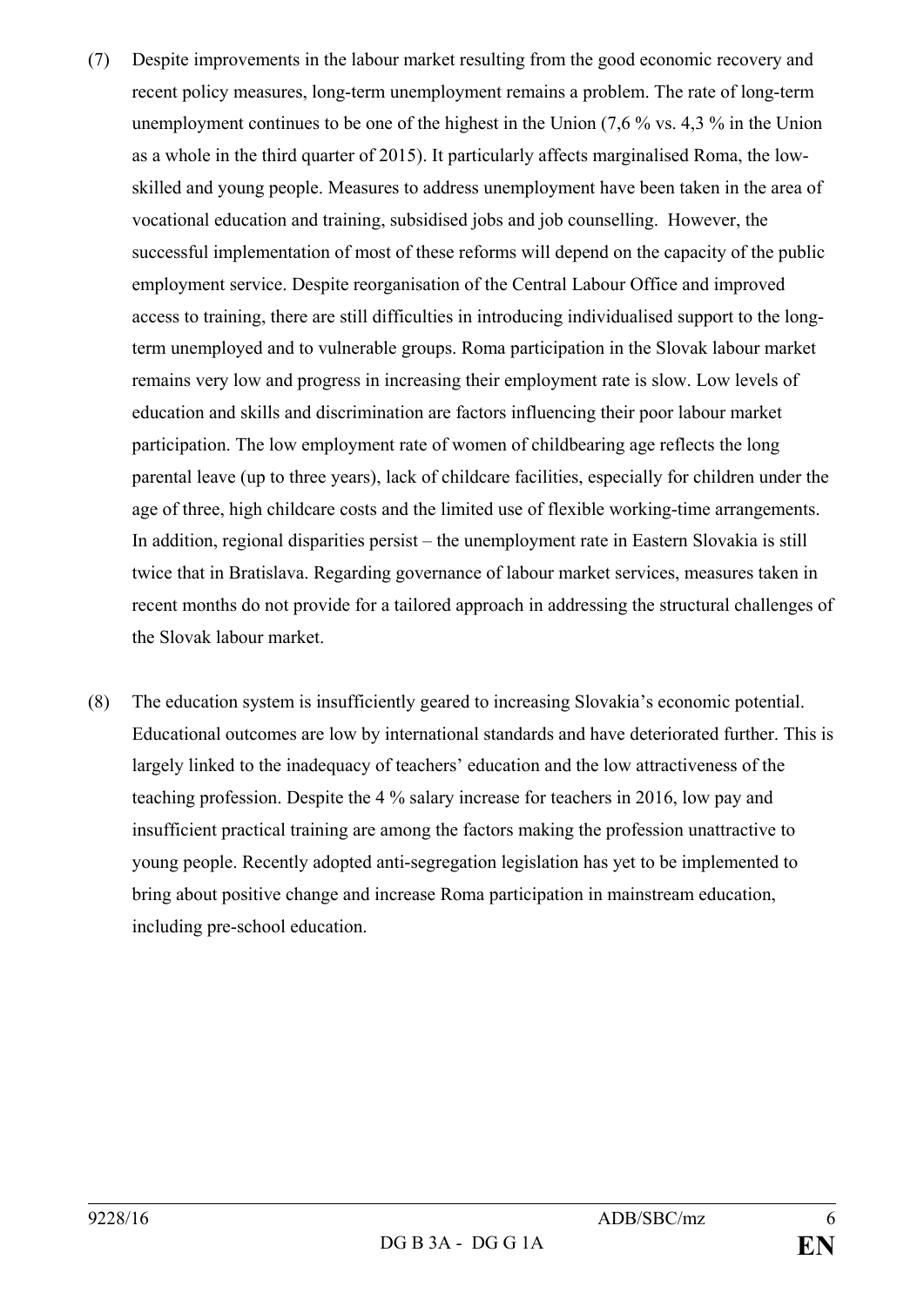(9) Public administration is still burdened by inefficiency. Effective coordination is wanting, due to the fragmented and rigid organisation of the public administration. The adoption of the Strategy on Human Resource Management in October 2015 is a positive step forward. However, the new Act on Civil Service, which is a necessary prerequisite for its suscessful implementation, has not been adopted yet. The Government has taken several measures to tackle corruption, but their impact so far has been limited. In particular, Slovakia has a limited track record on initiating criminal proceedings and prosecuting corruption cases, including illicit practices in public procurement. Building permit procedures for large-scale investment and infrastructure projects have been shortened. Unconsolidated governance, lack of evidence-based design of public procurement procedures, weak professionalism, conflicts of interest, tailor-made tender specifications and excessive use of lowest price award criteria result in limited quality-based competition. Public procurement weaknesses are persistently reported as affecting the efficiency of public resources allocation. Frequent changes to legislation and burdensome administrative procedures and requirements affect businesses in Slovakia. High administrative and regulatory barriers with respect to some professional services and network industries, weaknesses in some areas such as contract enforcement and insolvency resolution and long-standing concerns regarding the quality of the judicial system harm the business environment and discourage investment. Some measures to ease doing business have been taken, such as the Centre for Better Regulation, which was set up in October 2015, and the launch of the National Business Centre in early 2016. However, the adoption of the Small Business Act (SBA) under the SMEs Development Strategy has been postponed.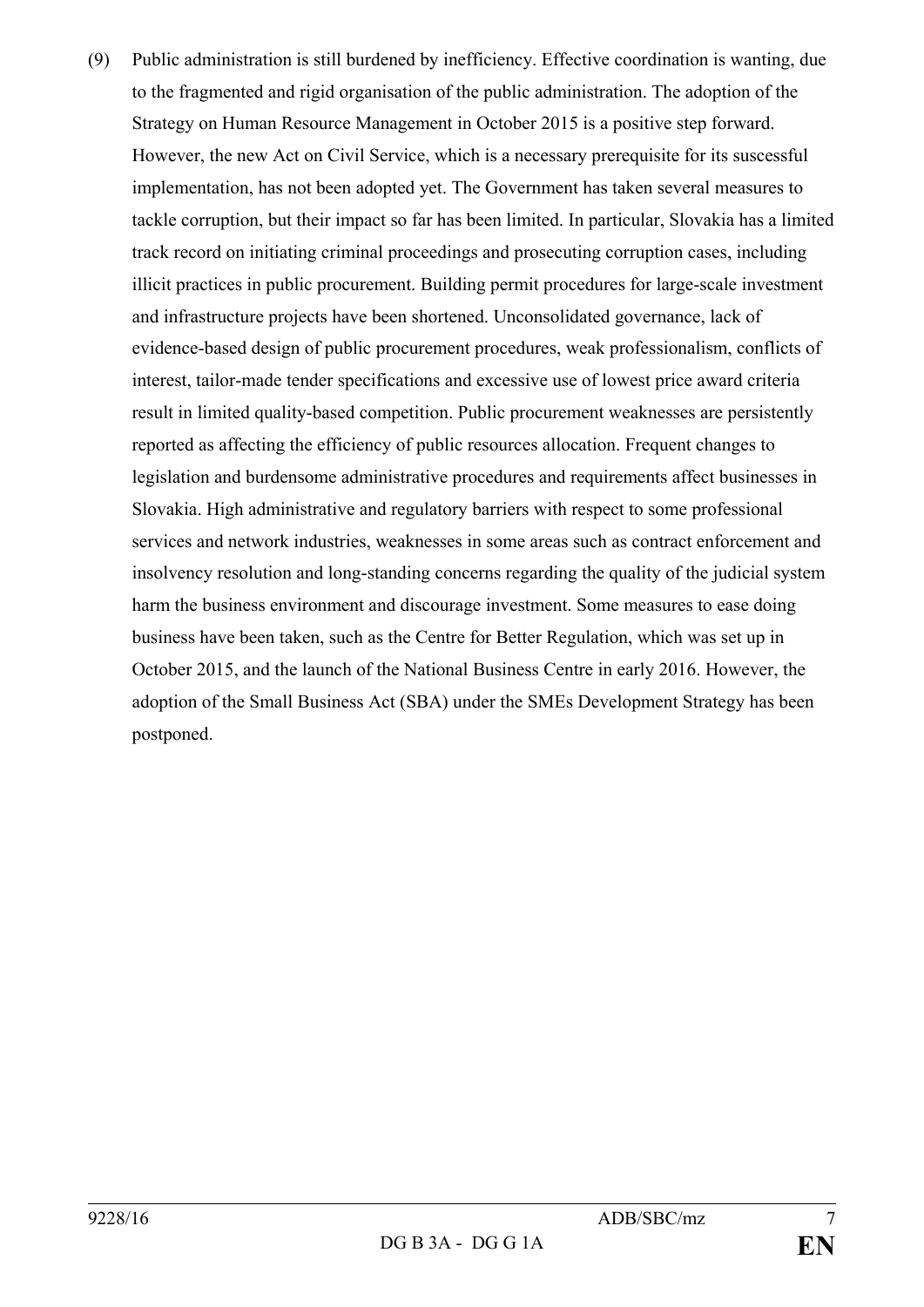- (10) In the context of the European Semester, the Commission has carried out a comprehensive analysis of Slovakia's economic policy and published it in the 2016 country report. It has also assessed the Stability Programme and the National Reform Programme and the follow-up given to the recommendations addressed to Slovakia in previous years. It has taken into account not only their relevance for sustainable fiscal and socio-economic policy in Slovakia but also their compliance with EU rules and guidance, given the need to strengthen the EU's overall economic governance by providing EU-level input into future national decisions. The recommendations under the European Semester are reflected in recommendations (1) to (3) below.
- (11) In the light of this assessment, the Council has examined the Stability Programme, and its opinion**[5](#page-7-0)** is reflected in particular in recommendation (1) below.

<span id="page-7-0"></span>**<sup>5</sup>** Under Article 5(2) of Regulation (EC) No 1466/97.